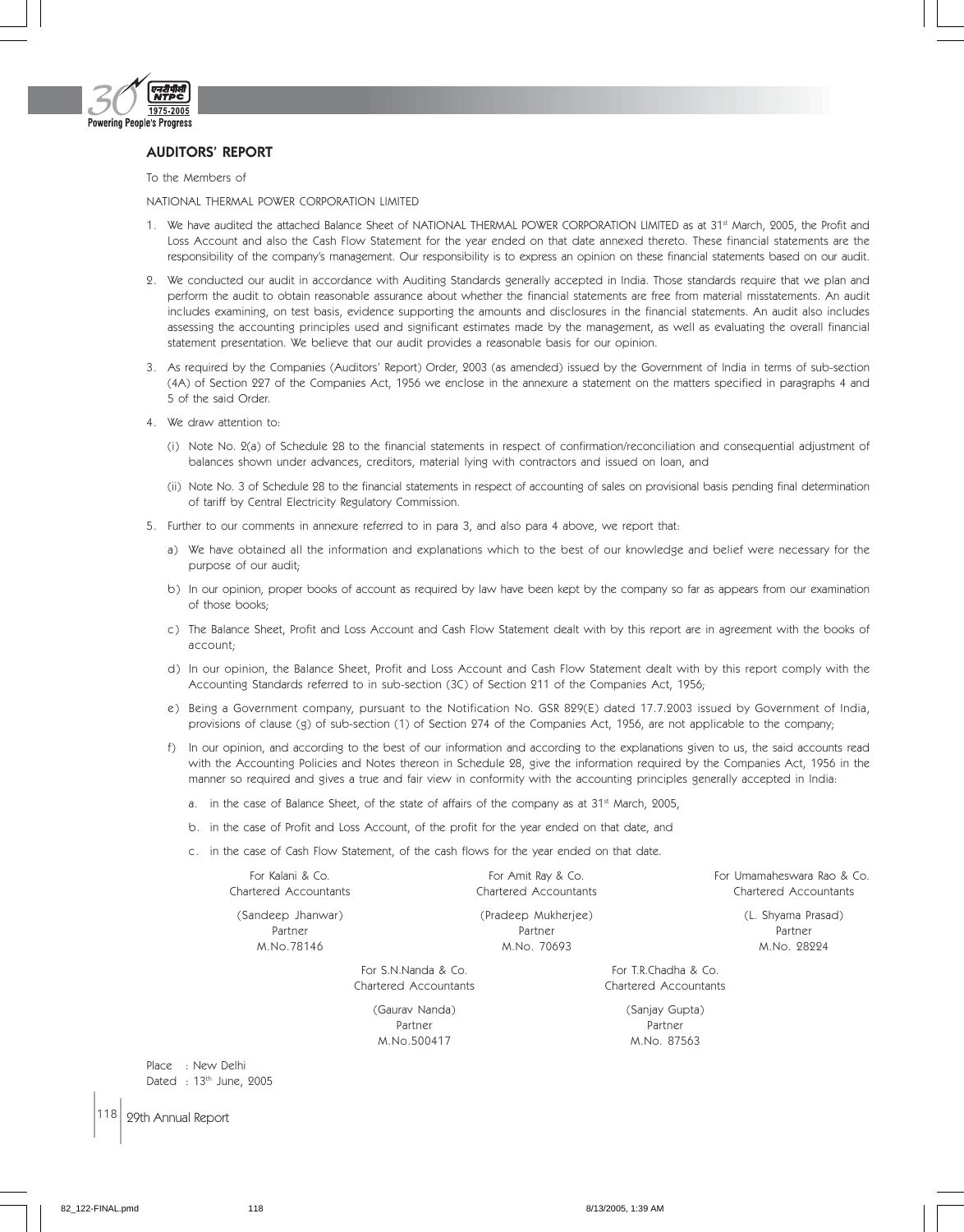

## ANNEXURE TO THE AUDITORS' REPORT

Statement referred to in paragraph (3) of our report of even date to shareholders of NATIONAL THERMAL POWER CORPORATION LIMITED on the accounts for the year ended 31<sup>st</sup> March, 2005.

- (i) (a) The company has generally maintained proper records showing full particulars including quantitative details and situation of fixed assets.
	- (b) All the assets have not been physically verified by the management during the year but there is a regular programme of verification which, in our opinion, is reasonable having regard to the size of the company and the nature of its assets. No material discrepancies were noticed on such verification.
	- (c) No substantial part of the fixed assets has been disposed off during the year.
- (ii) (a) The inventory has been physically verified by the management at reasonable intervals.
	- (b) The procedures of physical verification of inventories followed by the management are reasonable and adequate in relation to the size of the company and the nature of its business.
	- (c) The Company is maintaining proper records of inventory. The discrepancies noticed on physical verification of inventories, wherever material, have been properly dealt with in the books of account.
- (iii) (a) The company has not granted any loans secured or unsecured to any company, firm or other party covered in the register maintained under section 301 of the Companies Act, 1956.

In view of clause (iii) (a) above, the clauses (iii) (b), (iii) (c) and (iii) (d) are not applicable.

(e) The company has not taken any loans secured or unsecured from any company, firm, or other party covered in register maintained under Section 301 of the Companies Act, 1956.

In view of (iii) (e) above, the clauses (iii) (f) and (iii) (g) are not applicable.

- (iv) In our opinion and according to the information and explanations given to us, there is adequate internal control system commensurate with the size of the company and the nature of its business for purchase of inventory and fixed assets and for sale of goods and services. During the course of our audit, we have not observed any continuing failure to correct major weaknesses in internal control systems.
- (v) (a) According to the information and explanations given to us, during the year under audit there have been no contracts or arrangements which need to be entered in the register maintained under section 301 of the Companies Act, 1956.
	- (b) In view of clause (v) (a) above, the clause (v) (b) is not applicable.
- (vi) In our opinion and according to the information and explanations given to us, the company has complied with the provisions of Sections 58A and 58AA or any other relevant provisions of the Companies Act, 1956 and the Companies (Acceptance of Deposits) Rules, 1975 with regard to the deposits accepted from the public. No order has been passed by the Company Law Board or National Company Law Tribunal or Reserve Bank of India or any court or any other tribunal.
- (vii) In our opinion, the company has an internal audit system commensurate with the size and the nature of its business. However, it needs to be further strengthened.
- (viii) We have broadly reviewed the accounts and records maintained by the company pursuant to the Rules made by the Central Government for the maintenance of cost records under Section 209(1) (d) of the Companies Act, 1956 and we are of the opinion that prima facie the prescribed accounts and records have been made and maintained. We have not, however, made detailed examination of the records with a view to determine whether they are accurate and complete.
- (ix) (a) Undisputed statutory dues including provident fund, investor education and protection fund, income tax, sales tax, wealth tax, service tax, custom duty, excise duty, cess and other statutory dues have generally been regularly deposited with the appropriate authorities except outstanding dues in respect of interest on Notified area tax Rs. 1 million, as at 31<sup>st</sup> March, 2005 due for a period of more than six months from the date they became payable. However, amount has since been paid by the company.
	- (b) The disputed statutory dues aggregating to Rs. 201 million that have not been deposited on account of matters pending before appropriate authorities are detailed below :

| SI.No. Name of Statute                                    | Nature of dues | Forum where the dispute is pending          | Rs. Million |
|-----------------------------------------------------------|----------------|---------------------------------------------|-------------|
| Central Sales Tax and Sales Tax Acts<br>of Various States | Sales Tax      | Additional Commissioner of Sales Taxes      | 47          |
|                                                           |                | Commissioner of Sales Taxes                 | 30          |
|                                                           |                | Dy. Commissioner of Sales/ Commercial Taxes | 12          |
|                                                           |                | High Court                                  | 65          |